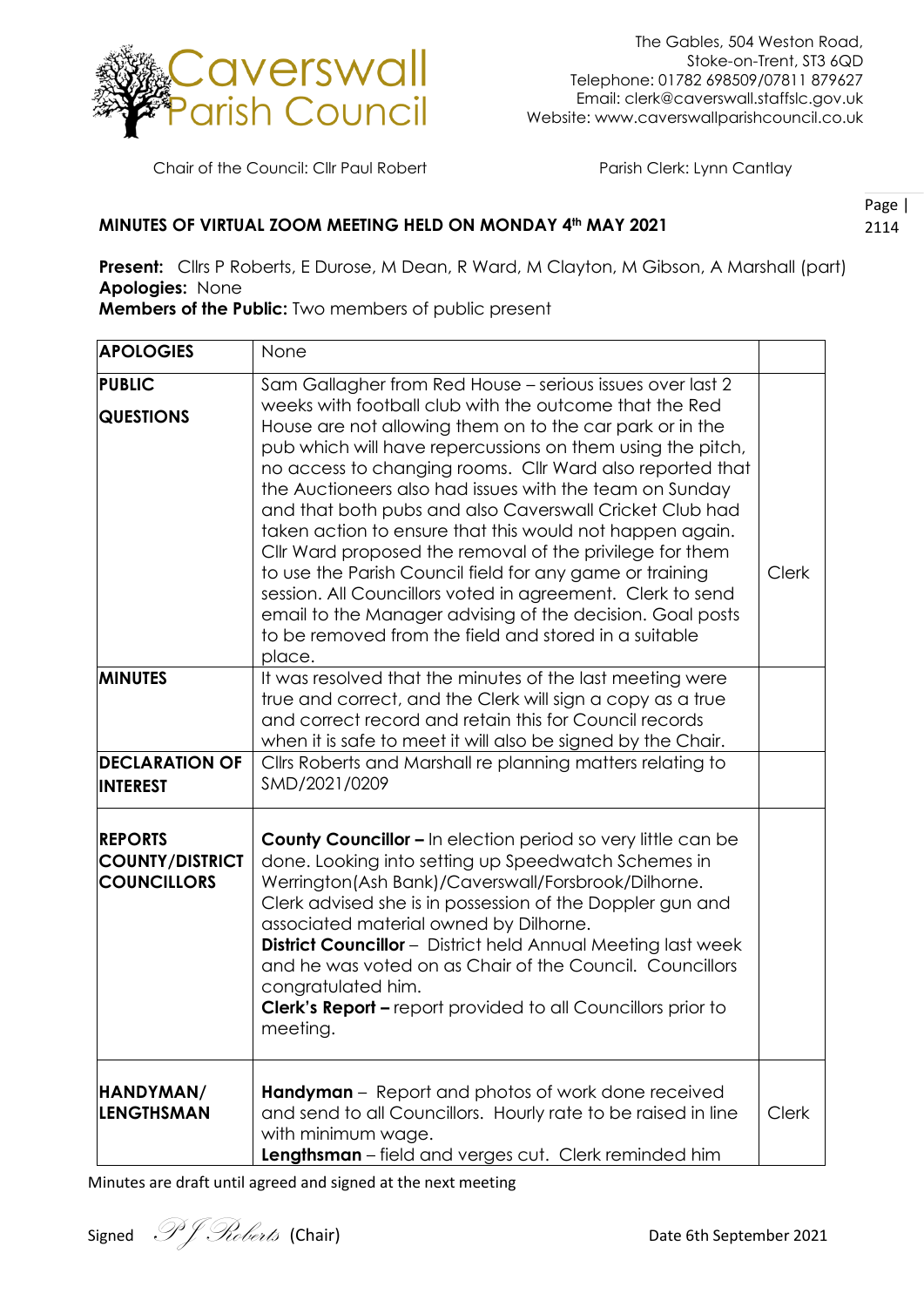

Page | 2115

٦

┯

|                                                                   | about returfing the two verges on School Lane he will do<br>this in the near future and will let Clerk know at least a<br>week before in order that letters can be delivered to the<br>affected properties asking that they do not park on the<br>verge once returfed or they will be liable for any repairs.                                                                                                                                                                                                                                                                                                                  |              |
|-------------------------------------------------------------------|--------------------------------------------------------------------------------------------------------------------------------------------------------------------------------------------------------------------------------------------------------------------------------------------------------------------------------------------------------------------------------------------------------------------------------------------------------------------------------------------------------------------------------------------------------------------------------------------------------------------------------|--------------|
| <b>MATTERS ARISING</b><br><b>FROM PREVIOUS</b><br><b>MEETINGS</b> | <b>HIGHWAYS ISSUES:</b><br>General-<br>31/21 - Grids and Drains - no new report<br>$32/21 -$ Footpaths $-$<br>Footpath 4 linking into Footpath 3 - Cllr Dean reported<br>issue here. Clerk to check on any diversion made.<br>Footpath 30 – Clerk reported that she had received a<br>number of telephone calls and emails from Mr Soliman of<br>Vicarage Farm regarding vehicle using footpath to access<br>land behind School Lane and had advised him that this<br>was not a matter for the Parish Council and RoW had also<br>advised that it was a civil matter. Councillors agreed it is<br>not a Parish Council matter. | <b>Clerk</b> |
|                                                                   | 32/21 Remembrance area in the Village<br>(23/21)                                                                                                                                                                                                                                                                                                                                                                                                                                                                                                                                                                               | All          |
|                                                                   | Date arranged for site visit – Tuesday 25 <sup>th</sup> May<br>33/21 Millennium Garden - fencing and hedges<br>(26/21)<br>Quote received from one contractor, Clerk to obtain two<br>comparison quotes in line with Financial Orders before any<br>work arranged.<br>35/21 Listed Buildings within the Parish<br>(28/21)                                                                                                                                                                                                                                                                                                       | <b>Clerk</b> |
|                                                                   | No further action as no conservation meeting held.<br>36/21 Bus shelter in The Square<br>(29/21)<br>Some initial work done by Handyman, Perspex cost high so<br>alternative material to be used, Handyman to be advised.                                                                                                                                                                                                                                                                                                                                                                                                       | Clerk        |
|                                                                   | <b>Register of Paying Fields</b><br>Solicitor now has signed Statements from two past<br>members of the Parish Council regarding sight of the<br>Deeds and confirming a map of the playing fields is the<br>land to be registered, these together with the Chair's<br>Statement of Truth will be submitted to the Land Registry<br>with the application to register the title under lost Deeds.<br>Soil bunds around car park<br>Clerk to order seeds (mix or grass and wild flowers) one<br>received working party to be arranged to sort out the<br>bunds and plant the seeds.                                               | <b>Clerk</b> |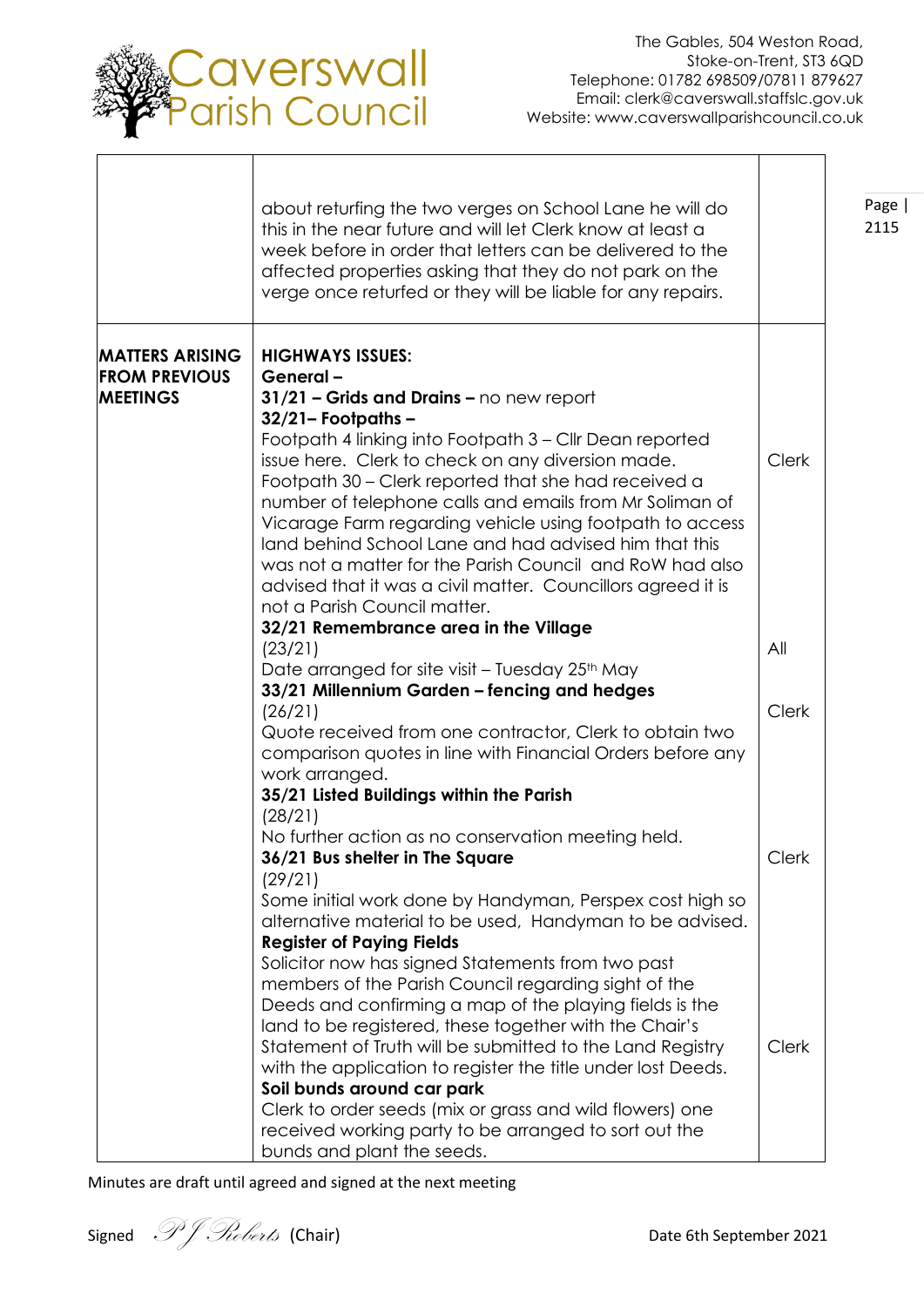

 $\overline{\phantom{a}}$ 

Page |

٦

Τ

| <b>CORRESPONDENCE TSB</b>         | Increase in traffic on High Street<br>Problem with parent using High Street to access the Red<br>House car park are still causing issues. Suggestion made to<br>Red House was to try a one way system onto the car park<br>with entrance off The Dams and exit on to High Street with<br>vehicle only turning right into The Square.<br>Sam Gallagher said she is not sure how much co-operation<br>that would get from the school as they had had an issue<br>with parents driving over newly laid concrete and they<br>didn't take any action to help. Clerk to write to new Head<br>to get their help with the parking issues.<br>Unresolved Items: no updates.<br>- Bank Statements                                                                                                                                                                                                             | <b>Clerk</b> | Page<br>2116 |
|-----------------------------------|-----------------------------------------------------------------------------------------------------------------------------------------------------------------------------------------------------------------------------------------------------------------------------------------------------------------------------------------------------------------------------------------------------------------------------------------------------------------------------------------------------------------------------------------------------------------------------------------------------------------------------------------------------------------------------------------------------------------------------------------------------------------------------------------------------------------------------------------------------------------------------------------------------|--------------|--------------|
| <b>FINANCE</b>                    | 38/21 Accounts<br><b>Payments:</b><br>The following accounts were presented for approval: -<br>Mrs L Cantlay – Clerk Salary and Expenses – May<br>£266.40 *<br>Caverswall Handyman - April work<br>£166.13 $*$<br>Town & Country Services - April invoice<br>£348.00 *<br>Zurich Town & Parish - 2021-22 insurance<br>£340.23 *<br>TOTAL PAYMENTS THIS MONTH - £1,120.76<br>- indicates payments to be made via Internet Banking<br>Faster Payment - all were accepted and approved for<br>payment at the meeting.<br>Transfer: £1,120.00<br><b>Receipts:</b><br>Bank Interest - March (both accounts) - £5.63<br>$SMDC - 1$ <sup>st</sup> precept payment - £4,125.00<br><b>TOTAL INCOME - £4,130.63</b><br><b>Bank Accounts</b> (after any payment or receipts made):<br>Current Account - £149.07 after payments made.<br>Instant Access Account - £8,355.94<br>Contingency Account - £16,431.99 |              |              |
| <b>PLANNING</b><br><b>MATTERS</b> | 39/21<br><b>Applications –</b>                                                                                                                                                                                                                                                                                                                                                                                                                                                                                                                                                                                                                                                                                                                                                                                                                                                                      |              |              |